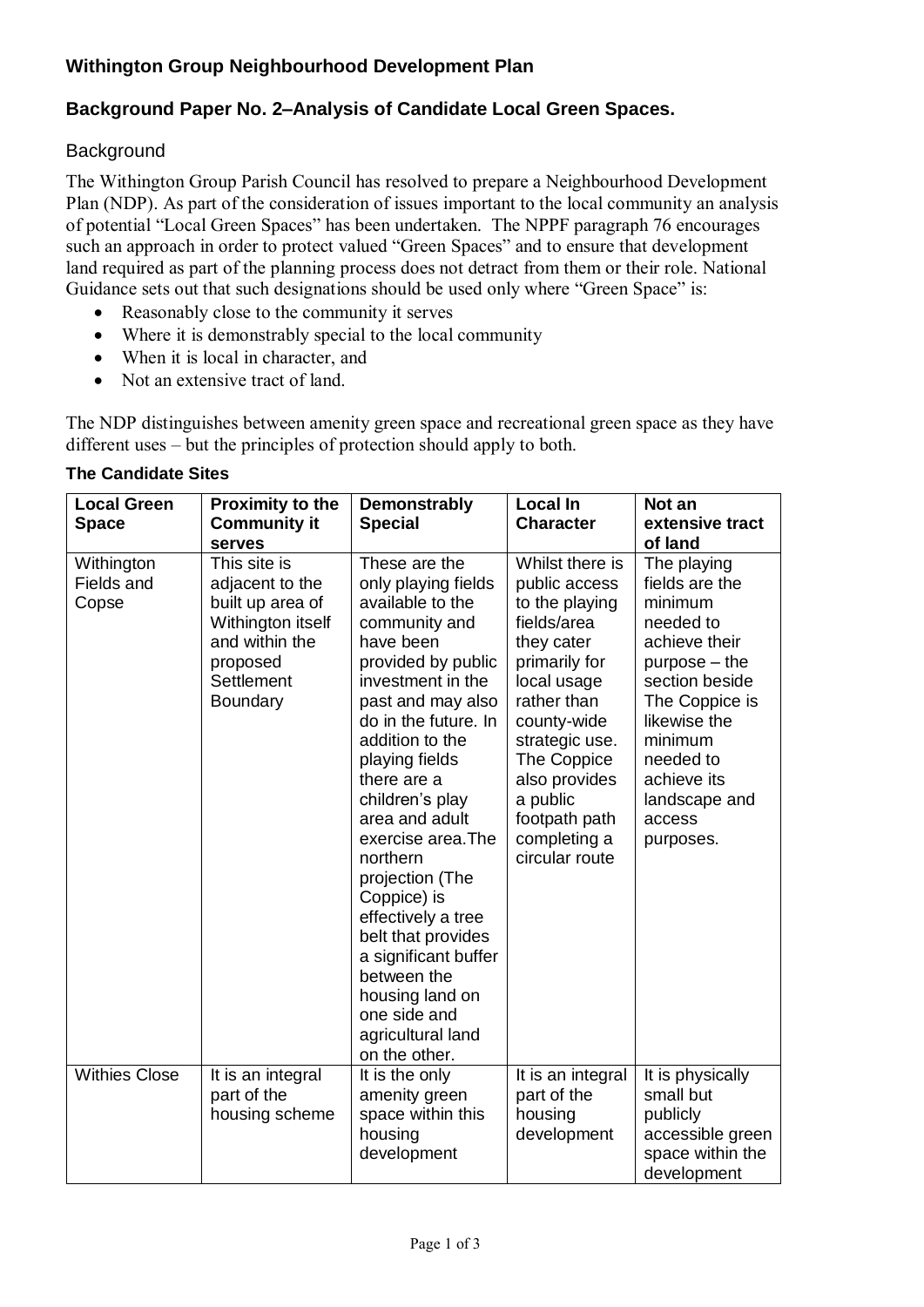| Vine Tree<br>Close                                     | It is an integral<br>part of the<br>housing scheme                                                                                                                                                                                                                                    | It is the only<br>amenity green<br>space within this<br>housing<br>development                                                                                                                                                                                                                                                                    | The trees and<br>green space<br>are a<br>prominent<br>feature within<br>the housing<br>area. The<br>space acts as<br>a 'village<br>green'.                                                            | It is physically<br>small but a very<br>conspicuous<br>green space and<br>an essential part<br>of the character<br>of Vine Tree<br>Close                                                                                                                                                   |
|--------------------------------------------------------|---------------------------------------------------------------------------------------------------------------------------------------------------------------------------------------------------------------------------------------------------------------------------------------|---------------------------------------------------------------------------------------------------------------------------------------------------------------------------------------------------------------------------------------------------------------------------------------------------------------------------------------------------|-------------------------------------------------------------------------------------------------------------------------------------------------------------------------------------------------------|--------------------------------------------------------------------------------------------------------------------------------------------------------------------------------------------------------------------------------------------------------------------------------------------|
| Springfield<br>Close                                   | It is an integral<br>part of the<br>housing scheme<br>with the houses<br>arranged around<br>this mini village<br>green                                                                                                                                                                | It is the only<br>amenity green<br>space within this<br>housing<br>development                                                                                                                                                                                                                                                                    | It is an integral<br>part of the<br>housing<br>development                                                                                                                                            | It is physically<br>small being a<br>small but<br>publicly<br>accessible green<br>space within the<br>development                                                                                                                                                                          |
| <b>Hill View</b><br>Avenue                             | It is an integral<br>part of the<br>housing scheme<br>with houses<br>arranged around<br>three sides, the<br>fourth side being<br>Withies Road. It<br>includes a small<br>children's play<br>area.                                                                                     | It is the only<br>amenity green<br>space within this<br>housing<br>development-<br>but is also a green<br>space on the main<br>street through the<br>village.                                                                                                                                                                                     | It is an integral<br>part of the<br>housing<br>development                                                                                                                                            | It is physically<br>small being a<br>small but<br>publicly<br>accessible green<br>space within the<br>development                                                                                                                                                                          |
| <b>Duke Street</b><br>(Historic name<br>of settlement) | <b>These</b><br>agricultural fields<br>and school<br>playing fields<br>provide a very<br>important break<br>between two<br>historic areas of<br>Withington and<br>Duke Street, and<br>protect the views<br>of Withington<br>Conservation<br>Area and<br>important listed<br>buildings | It provides an<br>important green<br>space in the fabric<br>of the village and<br>is part of the<br>setting of the<br>parish church of<br>St Peter, a grade<br>II* listed building.<br>It is visible when<br>approaching from<br>the north and is<br>required to be<br>retained to<br>prevent the visual<br>coalescence of<br>two historic areas. | It is a<br>significant<br>local feature<br>of Withington<br>with houses to<br>north and<br>south and is<br>thereby part of<br>the essential<br>fabric and<br>historic<br>character of<br>the village. | The area of<br>Green Space is<br>the minimum<br>required to<br>maintain the<br>separation of<br><b>Duke Street</b><br>from the historic<br>core of<br>Withington to the<br>south and keep<br>open the overall<br>setting of St<br>Peter's church in<br>the historic core<br>of the village |
| Land north side<br>of C1131                            | This agricultural<br>field provides an<br>important break<br>in the built up<br>frontage in<br>Westhide                                                                                                                                                                               | It is an important<br>open space in the<br>fabric of the<br>village                                                                                                                                                                                                                                                                               | This open<br>space is local<br>to Westhide<br>providing<br>open views to<br>the church<br>and<br>surrounding<br>historic<br>properties                                                                | This open space<br>should be<br>retained to<br>maintain the<br>sporadic nature<br>of development<br>in Westhide.                                                                                                                                                                           |
| Land around St<br>Peters Church                        | The cemetery<br>and car park<br>around the<br>church are                                                                                                                                                                                                                              | It is a special<br>place in the heart<br>of the village                                                                                                                                                                                                                                                                                           | This area is<br>local to St<br>Peters                                                                                                                                                                 | This area should<br>be retained as<br>an important                                                                                                                                                                                                                                         |